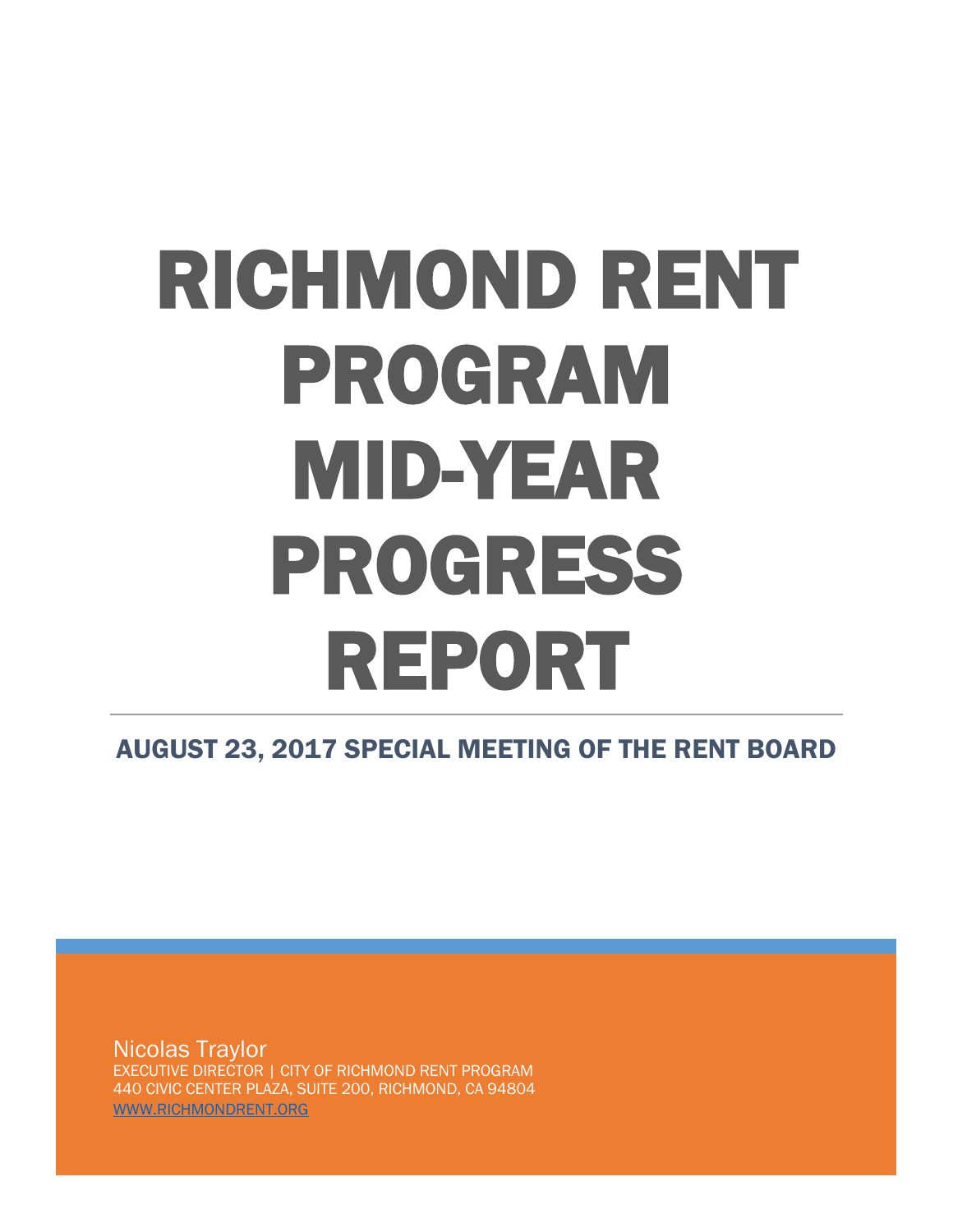# PURPOSE AND CONTENTS

At the inaugural meeting of the Richmond Rent Board, held on April 5, 2017, the Board received a [progress update f](http://www.ci.richmond.ca.us/DocumentCenter/View/42072)rom interim Rent Program staff members regarding implementation of the Fair Rent, Just Cause for Eviction, and Homeowner Protection Ordinance and launch of the Rent Program, which opened to the public on January 3, 2017. Eight months into the Program's development, this Mid-Year Progress Report is intended to further orient members of the Rent Board and public to the accomplishments, current focus areas, and prospective endeavors of the Rent Program, as well as solicit feedback from the Board and community.

To achieve this goal, the Mid-Year Progress Report contains updates on the following aspects of the Rent Program:

- 1. Employment and onboarding of permanent Rent Program staff members
- 2. Considering revisions to the adopted [Fiscal Year 2017-18 Rent Program Budget](http://www.ci.richmond.ca.us/DocumentCenter/View/42763)
- 3. Developing a process to hear Rent Adjustment Petitions, Excess Rent Complaints, and Unpaid Permanent and Temporary Relocation Payment Complaints
- 4. Conducting additional Community Education Workshops and other outreach events
- 5. Further developing the Rent Program website [\(www.richmondrent.org\)](http://www.richmondrent.org/) and streamlining the process to submit forms online
- 6. Providing direct customer service to Tenants, Landlords, Property Managers, and other members of the community
- 7. Staffing and supporting the Rent Board in their leadership of program development and establishment of additional policies

# ACKNOWLEDGMENTS

The Rent Program would like to recognize the following City staff members and volunteers, who provided critical leadership, policy development, and administrative support to the launch and early development of the Richmond Rent Program:

| Gabino Arredondo      |
|-----------------------|
| Saidy Brizuela        |
| Shasa Curl            |
| <b>Sherry Drobner</b> |
| <b>Mariah Fairley</b> |
| <b>Miguel Flores</b>  |
| Trina Jackson         |
| Shané Johnson         |
| Sue Kadlec            |
|                       |

o Bill Lindsay Mike Uberti Jorge Morales Martinez Coreyana Whatley Brenda Ogutu **Alex Walker-Griffen** David Padilla **Andrea Zuniga** Sofia Perez-Leon Paige Roosa Moises Serano Daniel Tu Lynn Tu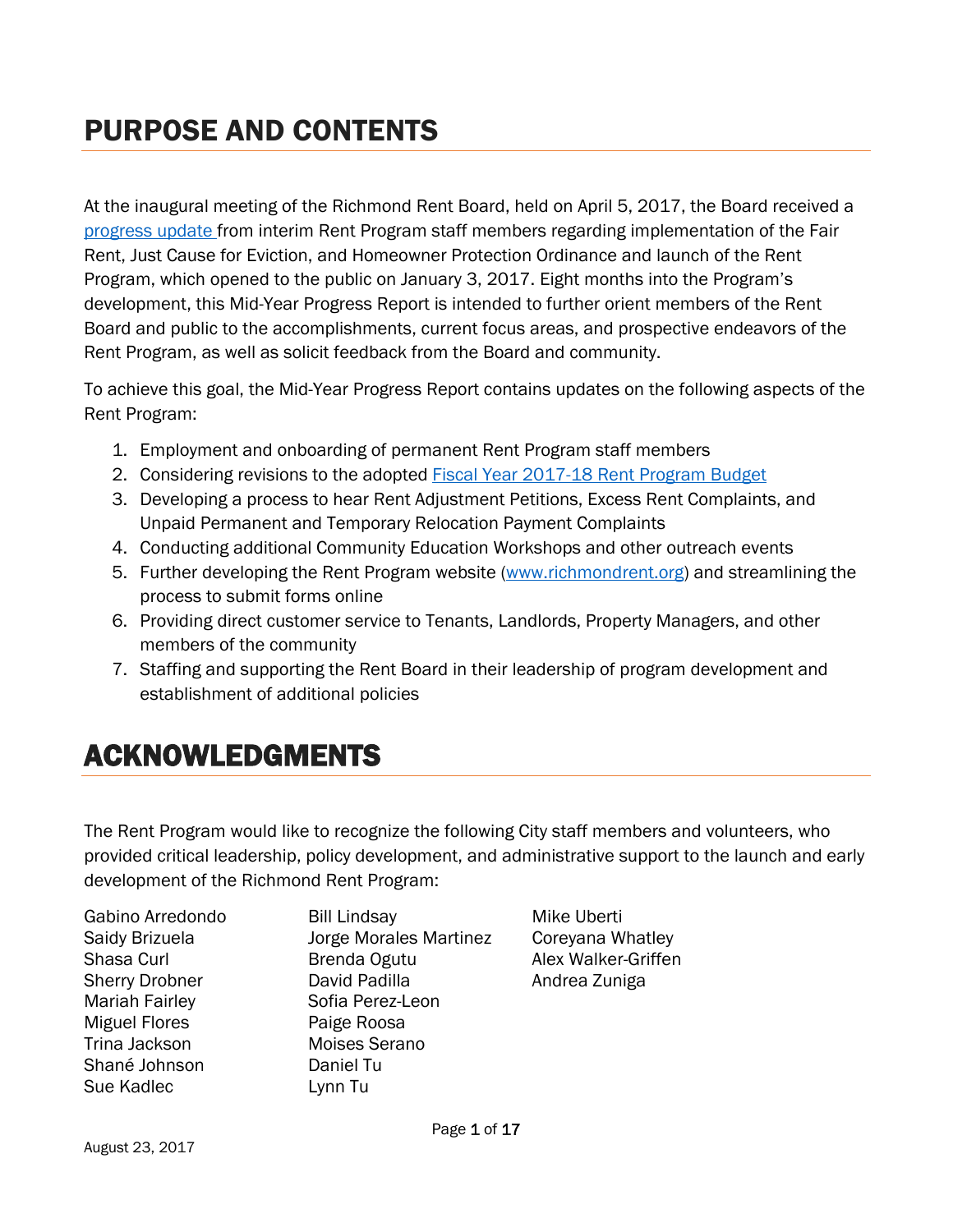# 1. PROPOSED RENT PROGRAM STAFFING PLAN

The Rent Program is currently staffed by three full-time employees (FTEs), including an Executive Director, Management Analyst, and Administrative Student Intern, in addition to three part-time Administrative Student Interns. The demands of the program exceed the capacity of current staff. As such, the Executive Director is working closely with the Human Resources Department to solicit applications for the following anticipated positions, which already exist within the City's job classification schedule:

- $\triangleright$  [Administrative Aide](http://www.ci.richmond.ca.us/DocumentCenter/View/1145) (1 FTE)
- $\triangleright$  [Associate/Administrative Analyst](http://www.ci.richmond.ca.us/DocumentCenter/View/5186) (1 FTE)
- [Management Analyst I/II](http://www.ci.richmond.ca.us/DocumentCenter/View/1995) (2-3 FTEs)
- $\triangleright$  [Senior Management Analyst](http://www.ci.richmond.ca.us/DocumentCenter/View/4439) (1 FTE)

In addition to recruiting applicants for the above positions, staff members are collaborating with the Human Resources Department to bring the following new job classifications before the Personnel Board and City Council for establishment:

- $\triangleright$  Hearing Examiner (1 FTE)
- $\triangleright$  Rent Board Staff Attorney (1 FTE)

Each of the following roles is described in greater detail below.

#### Administrative Aide (1 FTE)

Under direction of the Executive Director and Senior Management Analyst, the Administrative Aide shall support the day-to-day administrative operations of the Rent Program, including the maintenance of time, cost, and operating records of departmental unit work, managing contracts, maintaining office and departmental unit stocks, and regularly updating and monitoring the Rent Program Progress Log, as well as providing clerical support to the front office, including data entry and verification. The Rent Program Progress Log is used to track all phone calls, walk-ins, voicemails, emails, and form submissions to the Rent Program. This tool allows staff to maintain records of cases which are resolved and those requiring additional follow up.

In addition, the Administrative Aide shall participate and assist with special events, including community engagement workshops, meetings of the Richmond Rent Board (acting as assistant Rent Board Secretary), and orientations for new Rent Boardmembers.

#### Assistant/Associate Administrative Analyst (1 FTE)

Under direction of the Executive Director, the Assistant/Associate Administrative Analyst shall provide analytical and administrative support to the Executive Director and Senior Management Analyst and serve as the Secretary to the Rent Board. In this capacity, the Assistant/Associate Administrative Analyst shall be changed with compiling, publishing, and circulating the Rent Board Agenda Packets and maintenance of the Rent Program website.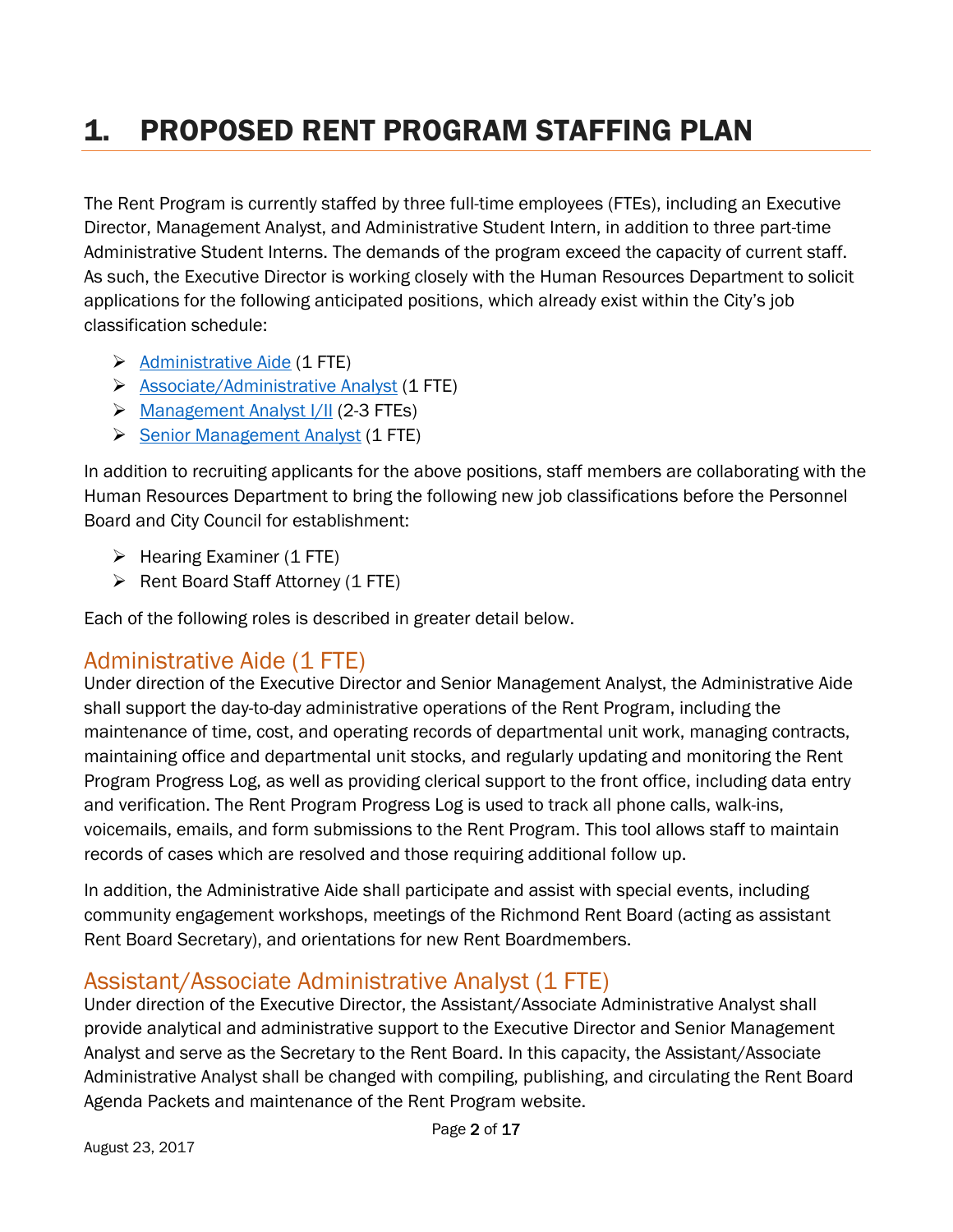In addition, the Assistant/Associate Administrative Analyst shall manage the administration of the hearings process as described in the Fair Rent, Just Cause for Eviction, and Homeowner Protection Ordinance. Related tasks include:

- Mailing initial and subsequent notices to petitioners and respondents;
- Scheduling formal hearings and mediation sessions;
- Communicating with petitioners and respondents;
- Assisting in the preparation of a hearings manual and protocols; and
- Maintaining accurate records of all hearings and decisions for internal use as well as public investigation.

## Management Analyst I/II (2-3 FTEs)

Under direct supervision of the Senior Management Analyst, the Management Analysts shall be first and foremost responsible for counseling Tenants, Landlords, Property Managers, Attorneys, Relators, and other members of the public on the requirements of the Fair Rent, Just Cause for Eviction, and Homeowner Protection Ordinance. Management Analysts shall also be trained mediators, able to offer informal and formal mediation services to Tenants and Landlords to resolve disputes.

In this role, Management Analysts shall exercise considerable independent judgement in the management of multiple cases involving complex local and State laws and regulations, as well as conduct technical research and analysis in a capacity distinct from that of the Administrative Analyst classification. Related tasks include:

- Conducting legal research and maintaining working knowledge of related local, State, and Federal housing policy;
- Producing staff reports for consideration by the Rent Board and City Council;
- Identifying violations of State and local housing law, mediating conflicts, and proposing viable options for consideration;
- Drafting courtesy compliance, warning, and violation letters;
- Referring cases of noncompliance to the Staff Attorney;
- Issuing recommendations to senior staff regarding agency operations;
- Appropriately handling sensitive information; and,
- Providing direct services to a diverse population with varying degrees of literacy and computer skills.

#### Proposed Management Analyst Focus Areas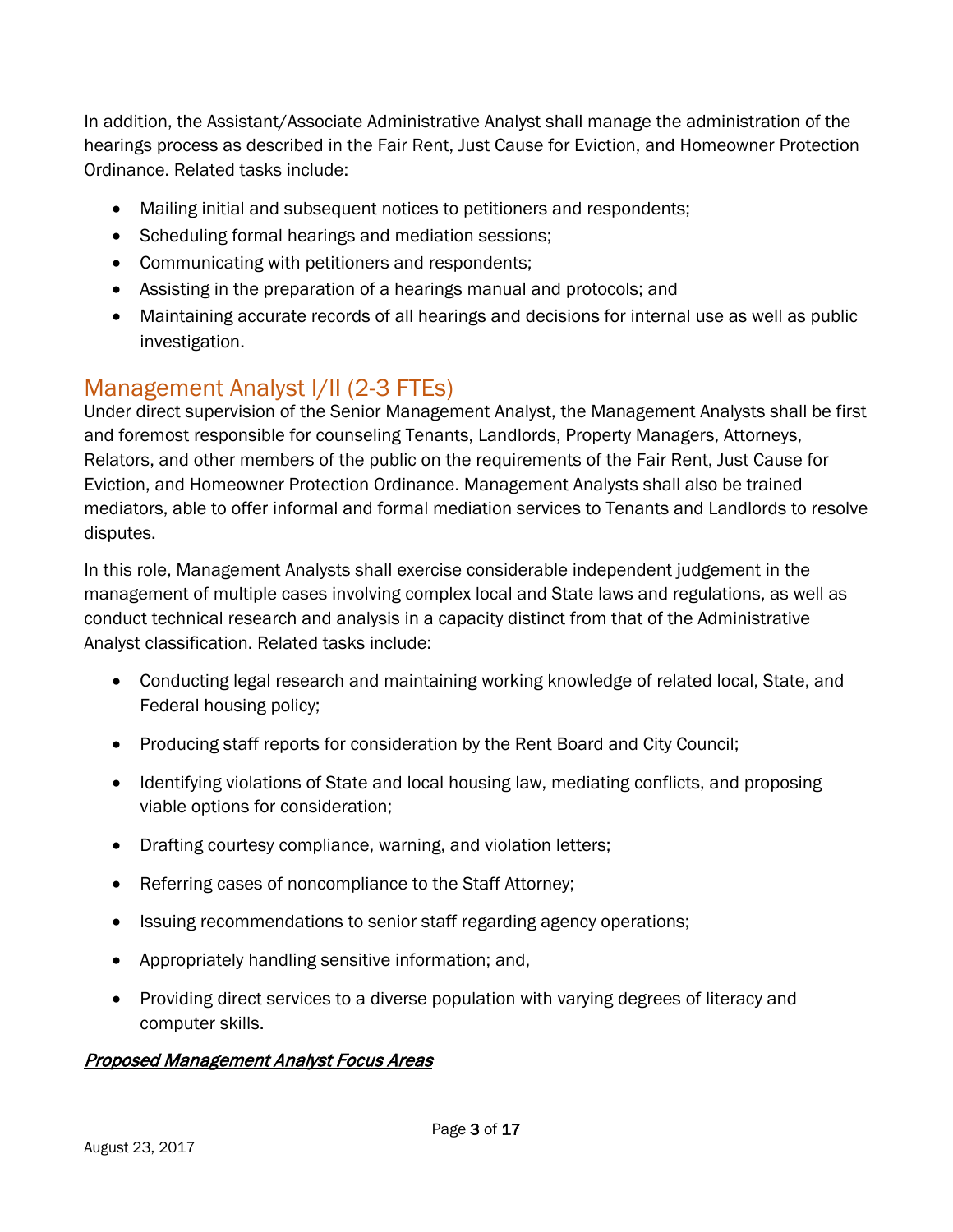In addition to their role as Housing Counselor and mediator, each Management Analyst shall have a defined focus in one of three areas:

- (1) Legal Research and Housing Policy: Working with the staff attorney to ensure Rent Program staff and outreach materials are current on all related housing policies; drafting related agenda reports for the Rent Board, and assisting the Senior Management Analyst with policy research.
- (2) Compliance and Enforcement: Investigating cases of noncompliance and requests for exemption and developing compliance letter templates in partnership with the Staff Attorney. In select instances, and under direction from the Executive Director, attending small claims court for minor lawsuits. This task includes carefully reviewing all Enrollment Forms and working with the Executive Director and Senior Management Analyst to input data into the City's database of Rental Units.
- (3) Outreach and Community Engagement: Preparing content for community engagement events, coordinating the planning of events, producing outreach materials, including a Rent Program Administrative Guide, FAQs, LEAP Digital Literacy learner web series, producing postcards and flyers for community events, maintaining Rent Program social media accounts.

## Senior Management Analyst (1 FTE)

The Senior Management Analyst shall manage the daily operations of the Rent Program and work under the direction of the Executive Director to prepare and monitor the Rent Program annual operating budget and expenditures; conduct policy research as directed by the Executive Director, Staff Attorney, and Rent Board; and draft reports concerning agency operations, internal policy development, and Rent Board policies. Furthermore, the Senior Management Analyst shall recommend and implement solutions to streamline operations (e.g. systems involving online form submissions and other IT solutions.) The Senior Management Analyst shall supervise the Management Analysts, Administrative Aide, and other assigned staff.

The Senior Management Analyst shall also work with the Executive Director to develop and review Rent Board agendas and reports, as well as prepare the Annual Report on the Status of Rental Housing, as required per the Fair Rent, Just Cause for Eviction, and Homeowner Protection Ordinance.

## Hearing Examiner (1 FTE)

With support from the Assistant/Associate Administrative Analyst, the Hearing Examiner shall adjudicate petitions, complaints, and applications filed by Tenants and Landlords by scheduling hearings, sending notices, conducting investigations, drafting and issuing subpoenas for parties and documents, conducting administrative hearings, and issuing recommendations, decisions, and addenda. In select cases, the Hearing Examiner may mediate rent decrease and Excess Rent Complaints and other rent control-related disputes that are distinct from separate cases. The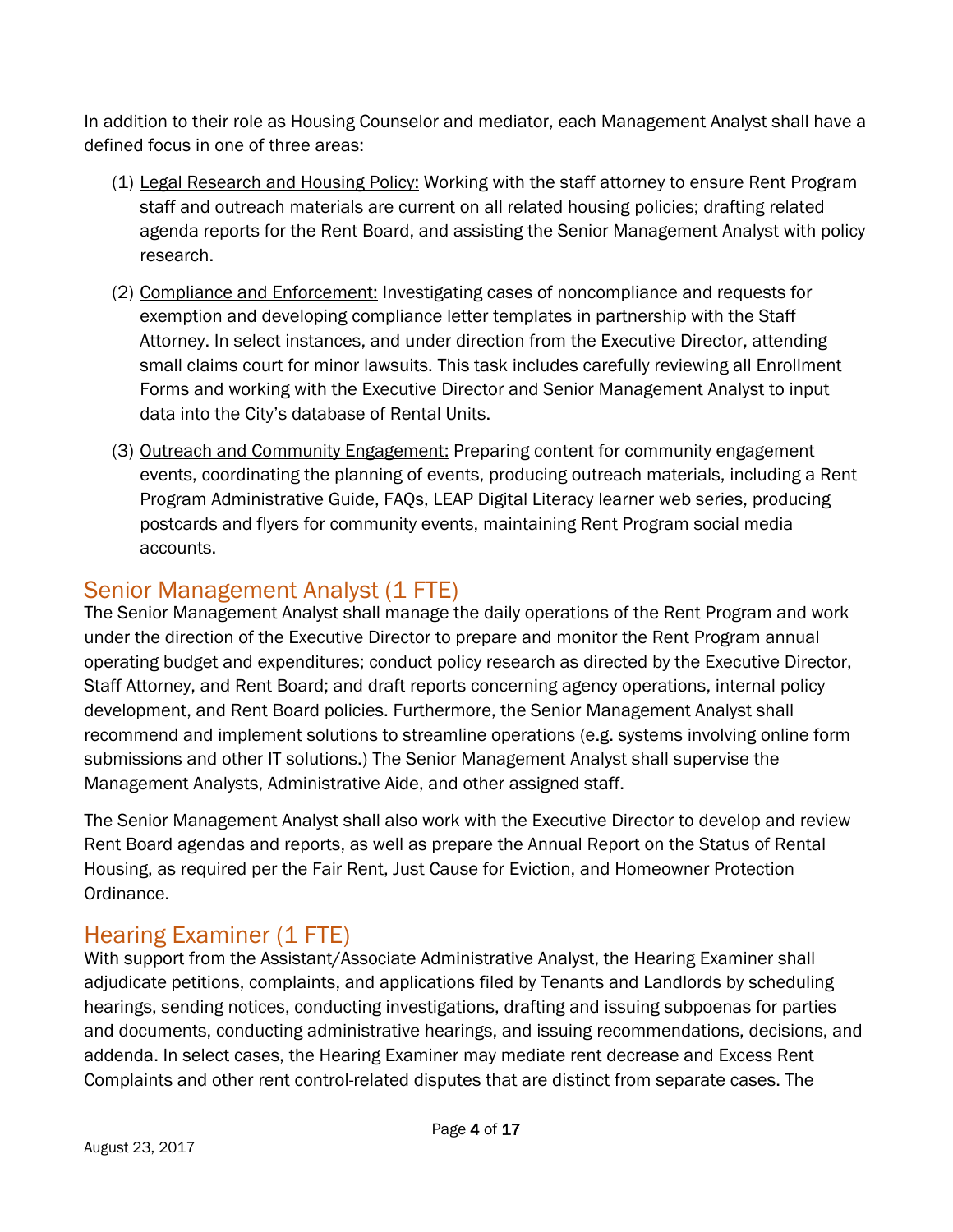Hearing Examiner may be assigned to special projects, including drafting technical reports for consideration by senior staff, the Rent Board, and City Council.

## Staff Attorney (1 FTE)

Acting independently from the City Attorney, and under direction of the Executive Director, the Staff Attorney shall have two major functions: (1) advising the Rent Board and the Executive Director on all legal matters, and (2) Represent the Rent Program and Rent Board in litigation. Specific tasks include, but are not limited to:

- Preparing and publishing written reports concerning relevant issues;
- Advise the Board about legally appropriate outcomes concerning the adoption of new regulations;
- Attend Rent Board meetings to advise the Rent Board;
- Serve as the Rent Board's trial and appellate counsel, defending the Board's actions if they are challenged in court;
- Litigating the legitimacy of the Fair Rent, Just Cause for Eviction, and Homeowner Protection Ordinance and related policies and regulations;
- Representing the Rent Board as a plaintiff in civil actions;
- Reviewing agency correspondence (e.g. courtesy compliance, warning, and violation letters)
- Working with Management Analysts to resolve cases of noncompliance; and,
- Reviewing outreach materials prior to dissemination.

## Executive Director (1 FTE)

The Executive Director is the Rent Program department head, reporting to and taking direction from the Rent Board. The Executive Director is responsible for directing the overall operations of the Rent Program on behalf of the Rent Board and working closely with other department heads in the City to ensure effective interdepartmental coordination and delivery of City services. The Executive Director shall prepare and present the annual Rent Program operating budget to the Rent Board and the annual Rental Housing Fee to the City Council, as well as preparing the Annual Report on the Status of Rental Housing as required per the Fair Rent, Just Cause for Eviction, and Homeowner Protection Ordinance.

The Executive Director shall provide critical direction to support staff in the development of the Rent Program's database of Rental Units and potential, future, rent-tracking system in partnership with other City departments.

Furthermore, the Executive Director shall maintain working relationships with various stakeholders to serve as a Rent Program ambassador in the community. Beyond working closely with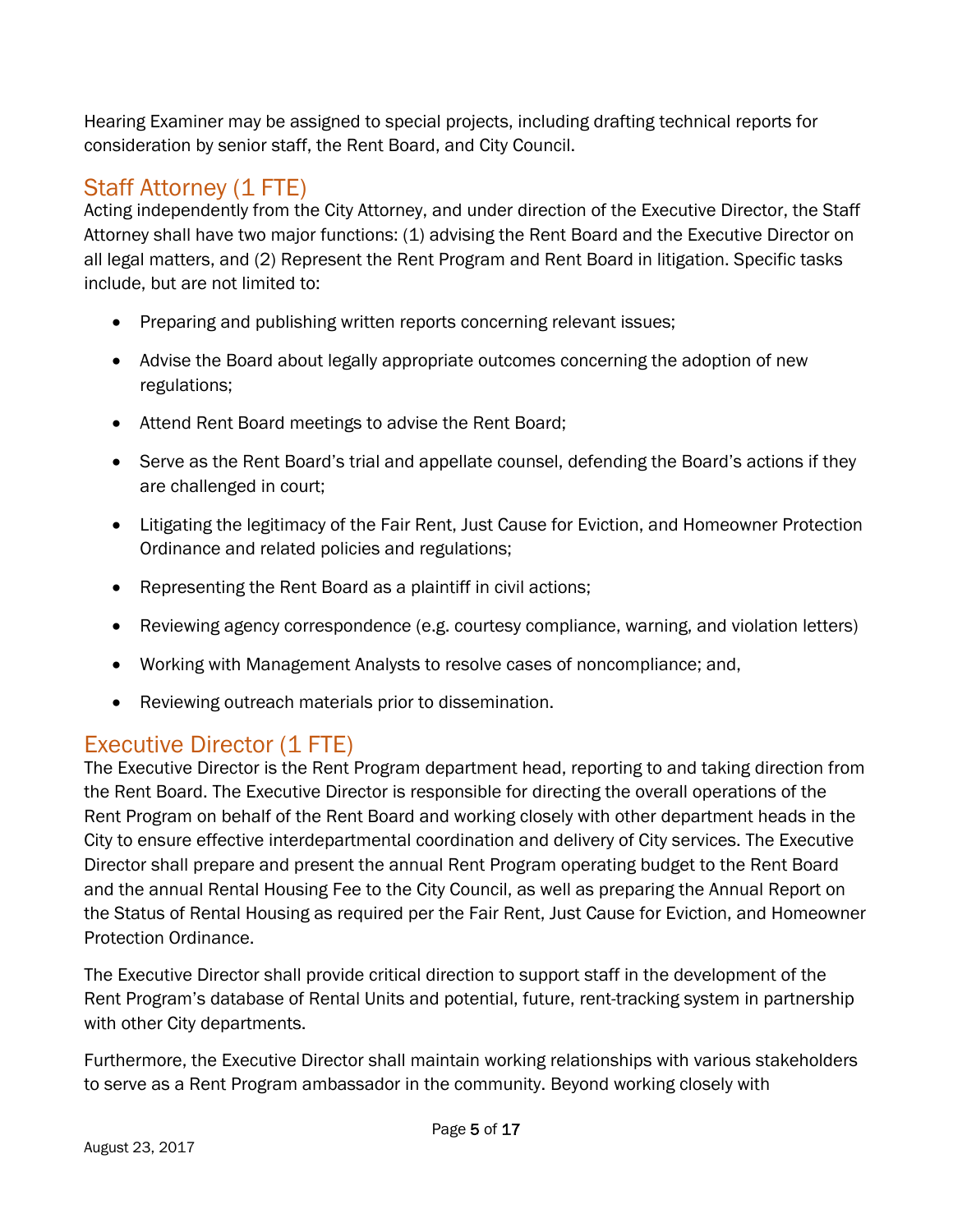stakeholders and community organizations, outreach may also include participation at conferences and collaboration with other jurisdictions with eviction and rent stabilization policies.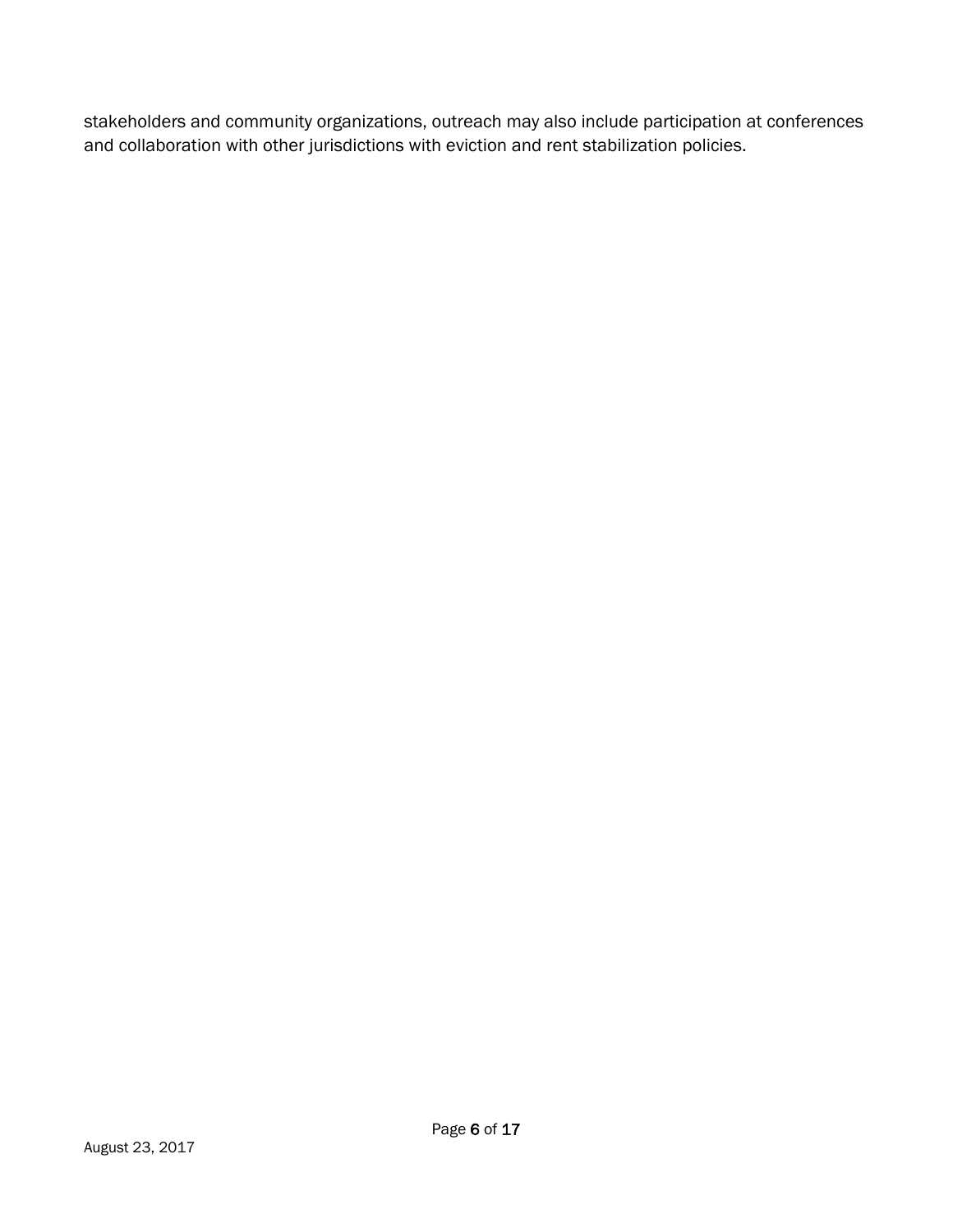# 2. Proposed Revisions to FY 2017-18 Budget

One of the first endeavors of the Executive Director, once retained, was completing a thorough review of the adopted budget to develop proposed revisions based on program needs. The staffing plan outlined above will require revisions to the adopted **Fiscal Year 2017-18 Rent Program** [Budget.](http://www.ci.richmond.ca.us/DocumentCenter/View/42763) The final budget amount, and corresponding fee amounts necessary to cover the costs of the Program, are unchanged by the proposed amendments. What has been revised is the staffing structure. The staff structure was revised based on a job function analysis. The job function analysis outlines what tasks must be performed by which position(s) in order to best operate the Rent Program.

Perhaps the two most significant proposed changes to the staffing model and budget is the addition of an in-house (City employee) Hearing Examiner and Staff Attorney. The Hearing Examiner position will be paid for by line items budgeted for Hearing Services and Mediation Services. The costs incurred by the Staff Attorney position shall be covered for by the line item for Rent Program Legal Counsel (\$142,798 would be used from the \$160,000 budgeted for Fiscal Year 2017-18).

The Fiscal Year 2017-18 adopted budget accounts for two Management Analysts supported by professional service contracts and a partial staff position; however, the demands of the Rent Program are anticipated to require three Management Analysts to adequately counsel tenants, landlords, and other community members on the requirements of the Ordinance, in addition to conducting assigned duties in defined focus areas, including legal aspects of the program, community engagement and outreach, and investigations and compliance efforts. This additional staff member (who is anticipated to be fluent in Spanish) shall reduce the need for contract translators and a part-time code enforcement officer.

By employing a greater number of staff members who are able to conduct a wider variety of functions, the Program will be better able to adapt to the needs of a department still in the early stages of development. Furthermore, since the Rent Program is a start-up program, it is anticipated that there will continue to be a greater demand for counseling, outreach and compliance services than would be needed or required for an established program.

After meeting with the Human Resources Department, it was determined that the Administrative Aide position was more appropriate for the job functions we would need a clerical staff person to perform as opposed to an Administrative Trainee staff member. As such, it is proposed the Administrative Trainee be replaced by the Administrative Aide position. These revisions are summarized in Table 1.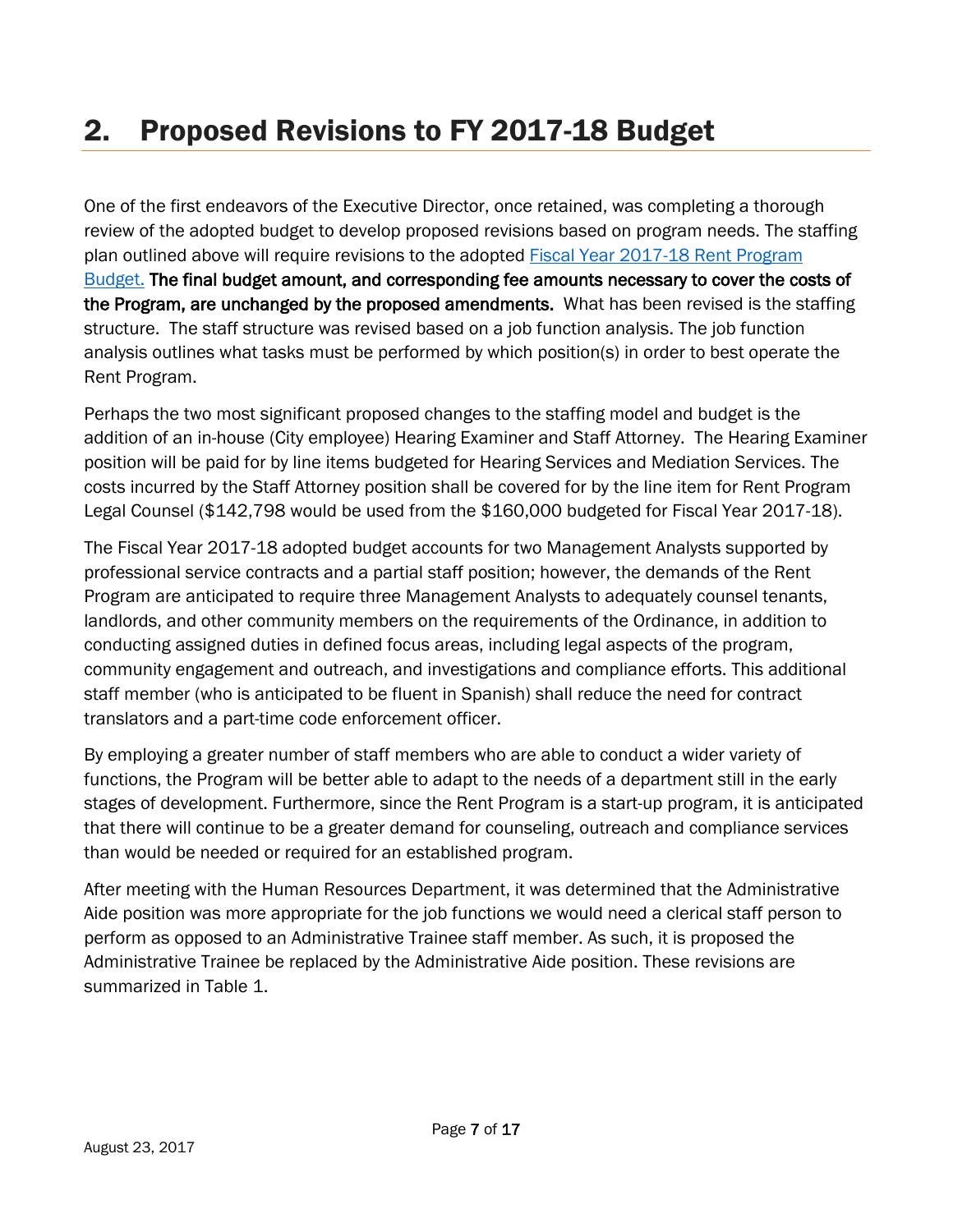#### Table 1. Proposed FY 2016-17 Budget Modifications

| Description of<br><b>Proposed Change</b>                                                | Adopted FY 17-18<br><b>Budget</b>                                                                 | <b>Proposed Revised</b><br>FY 17-18 Budget                                                     | Proposed Cost Source (FY 17-<br>18)                                                                                                                                                                                                                                                                            |
|-----------------------------------------------------------------------------------------|---------------------------------------------------------------------------------------------------|------------------------------------------------------------------------------------------------|----------------------------------------------------------------------------------------------------------------------------------------------------------------------------------------------------------------------------------------------------------------------------------------------------------------|
| <b>Addition of Hearing</b><br><b>Examiner staff</b><br>position                         | <b>Contract Hearing</b><br>Examiner(s)                                                            | <b>Staff Hearing</b><br>Examiner (may be<br>$0.6$ FTE)                                         | <b>Mediation Services Contract: -</b><br>\$35,0001<br><b>Hearing Examiner Contract: -</b><br>\$80,000                                                                                                                                                                                                          |
| <b>Addition of Staff</b><br>Attorney position                                           | Contract legal<br>services                                                                        | Inclusion of 1 Staff<br>Attorney                                                               | Legal services contract<br>(\$142,798 needed;<br>\$160,000 budgeted).                                                                                                                                                                                                                                          |
| Addition of one<br>Management<br>Analyst I/IIs (to<br>serve as housing<br>counselor)    | 2 Management<br>Analysts I/IIs                                                                    | 3 Management<br>Analyst I/IIs                                                                  | Salary savings incurred by<br>unutilized professional<br>services (e.g. legal services).<br>Reduction or elimination of<br>the following:<br>-0.5 FTE Code<br>Enforcement Officer <sup>2</sup><br>Contract with relocation<br>service provider<br>$(-$10,000)$<br><b>Translation services</b><br>$(-$17,000)3$ |
| Replacement of<br>Administrative<br>Trainee position<br>with the Admin<br>Aide position | Administrative staff<br>include 1<br>Assistant/Associate<br>Admin Analyst and<br>an Admin Trainee | Administrative staff<br>include 1<br>Assistant/Associate<br>Admin Analyst and<br>an Admin Aide | Salary savings associated with<br>the delay in retaining full time<br>staff. <sup>4</sup>                                                                                                                                                                                                                      |

 $\overline{a}$ 

<span id="page-8-0"></span><sup>1</sup> Includes a \$25,000 reduction assuming the contract with Carlos Alarcon is approved for mediation services.

<span id="page-8-1"></span><sup>&</sup>lt;sup>2</sup> It is proposed that the 0.5 FTE Code Enforcement Officer be deleted for two reasons: (1) the compliance work that is needed can be performed by one of our Management Analysts as part of their work assignment, and (2) a Code Enforcement Officer would have to be assigned to the Rent Program from Code Enforcement, which could complicate or confuse supervision and reporting.

<span id="page-8-2"></span><sup>&</sup>lt;sup>3</sup> It is anticipated that the staff member hired as a result of these budget modifications would be fluent in Spanish, thus reducing the need for translation services.

<span id="page-8-3"></span><sup>4</sup> The pay differential between the Administrative Trainee and Administrative Aide is approximately \$1,451 per month (salary Step IV), excluding benefits. Meanwhile, it is anticipated that additional Management Analysts and a Senior Management Analyst will not be retained for the next 2-3 months, resulting in savings of greater than \$25,000 per month, excluding benefits.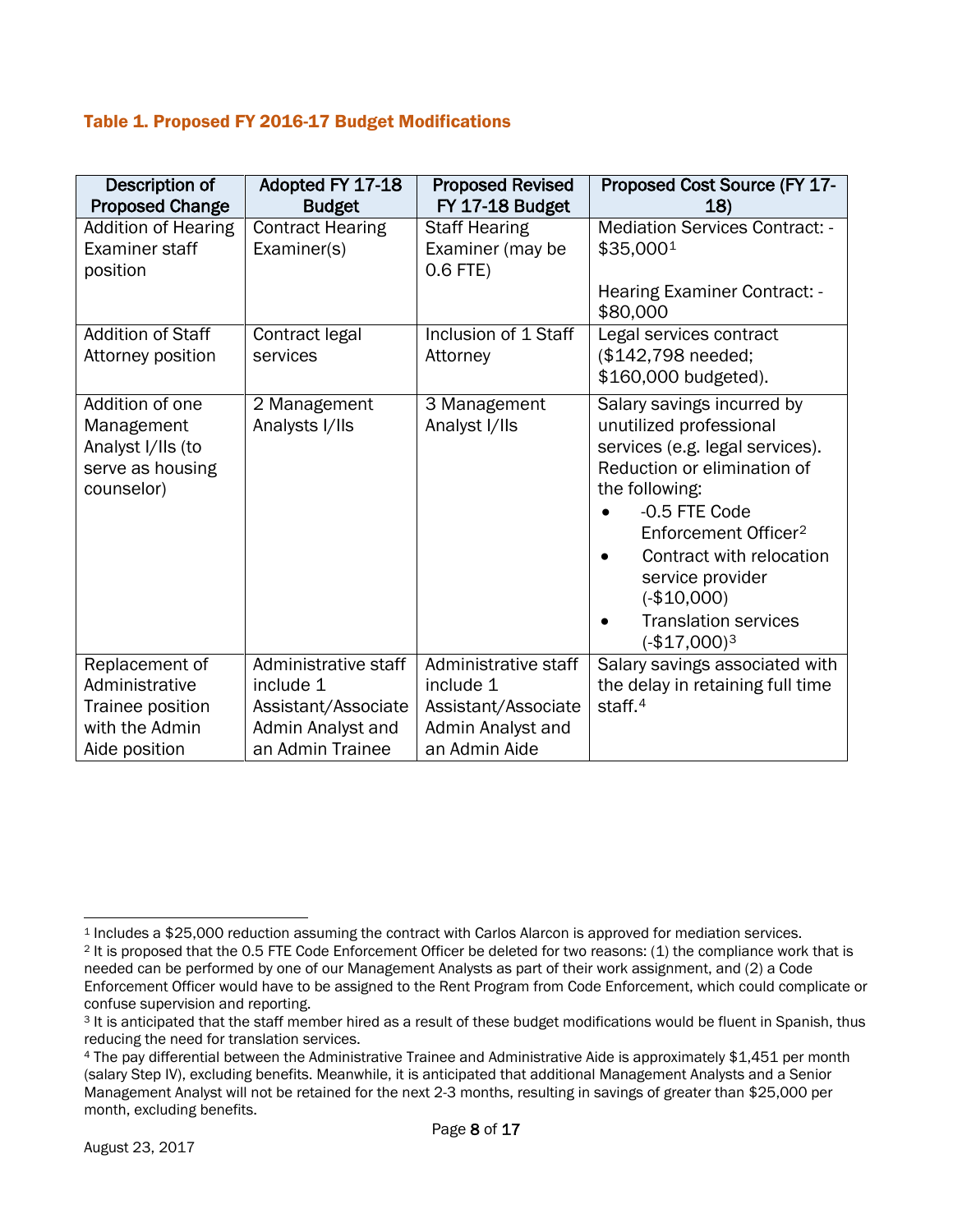# 3. Administration of Petitions and Complaints

The Rent Program began accepting [Rent Adjustment Petitions](http://www.ci.richmond.ca.us/FormCenter/Rent-Program-9/Interim-Petition-for-Maximum-Allowable-R-59) and [Excess Rent Complaints](http://www.ci.richmond.ca.us/FormCenter/Rent-Program-9/Interim-Excess-Rent-Complaint-Form-60) in late January, 2017. As of August 16, 2017, 104 complaints and petitions have been filed, including 49 upward individual rent adjustment petitions submitted by Landlords seeking a fair rate of return, as granted by Section 11.100.070 of the Ordinance.

The Ordinance requires adopted Rent Board regulations provide for a process in which final decisions on petitions and complaints be reached within 120 days of the date of filing. Rent Program staff are continuing to work towards achieving this requirement. Interim staff members contracted with Management Partners to create a flowchart that outlines the petition process and clarifies requirements of property owners before a petition can be heard.

While the petition process has been established on paper, the Rent Program cannot begin to hear cases until the appropriate Rent Regulations are in place. To decrease the current (and growing) backlog of over 100 cases, the Executive Director is in the process of hiring a contract mediator to begin resolving the rent decrease, rent overcharge and rent refund petitions and complaints. While the mediator shall work to decrease the backlog of petitions and complaints, staff members will be working in parallel to develop a Hearing Examiner job classification in the City of Richmond and hire a permanent Hearing Examiner. To date, staff have accomplished the following:

- Interviewed a professional mediator to perform Hearing Examiner/Mediator role until permanent Hearing Examiner is hired
- $\triangleright$  Drafted a new classification for a Rent Program Hearing Examiner
- $\triangleright$  Draft a new classification for a Staff Attorney (as potential backup and support to the Hearing Examiner) in addition to regular Staff Attorney duties

The Human Resources department has estimated that it will take at least until December before both of these positions will work their way through the Personnel Board and the City Council. During the four-month period between now and the end of December, the contract mediator will do their best to resolve as many cases as possible and the Board will have an opportunity to approve the rent increase/decrease Regulations. Our goal is mitigating the current backlog, while giving the Board breathing room necessary to approve the applicable Regulations.

#### Passing Key Fair Return Regulations

The Rent Board has approved several regulations to help clarify the Rent Ordinance. Key to the implementation of the Rent Ordinance are the individual rent adjustment increase and decrease regulations. These regulations must be approved in order for the Rent Program to begin hearing landlord and tenant rent adjustment petitions. To speed up the process of drafting and approving the rent adjustment petitions, staff is in the process of contracting with two national experts in the field of rent control, to draft the rent adjustment petitions, including fair return and capital improvement petitions. The importance of drafting these regulations cannot be understated.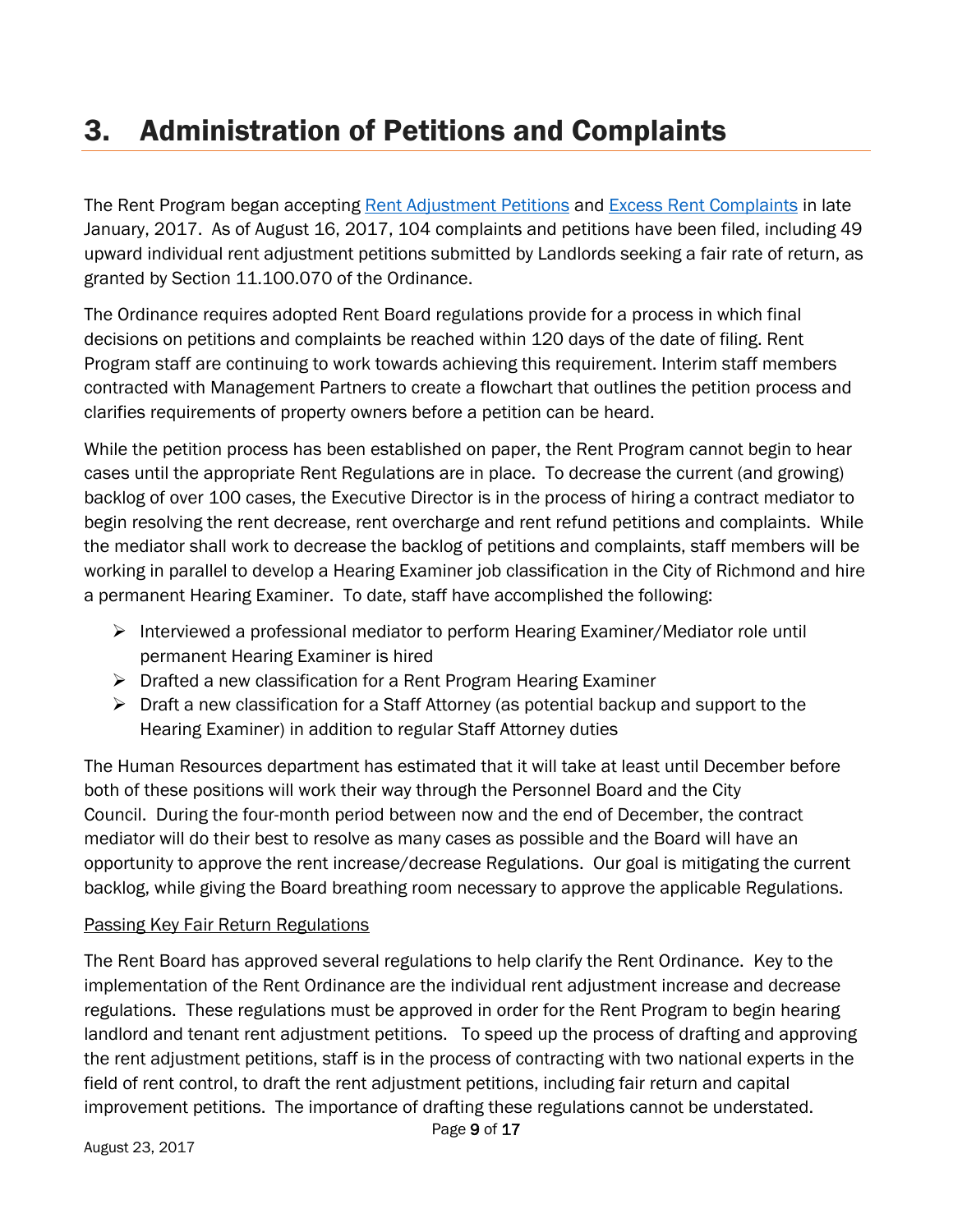Rent adjustment regulations are among the most complex and extensive of all of the regulations the Board will consider. In order for the Board to have ample time to review draft Rent Regulations, the Executive Director recommended that the Board meet for a Special Meeting in September. Due to scheduling conflicts, not all of the Board members would have been able to attend the Special meeting. Additionally, the contract rent control experts will need at least one month to produce a sufficient number of Regulations to review. Therefore, staff members recommend the Board meet an additional time in October for a Special meeting to review and begin approving the Regulations. Given the importance of the rent adjustment regulations, the Board should use this Special meeting in October to thoughtfully review the proposed regulations and hopefully come to an agreement on a substantial proportion of all requisite regulations. To cover the extensive list of regulations that may be before the Board for the Special meeting, staff propose that this meeting be an all-day retreat.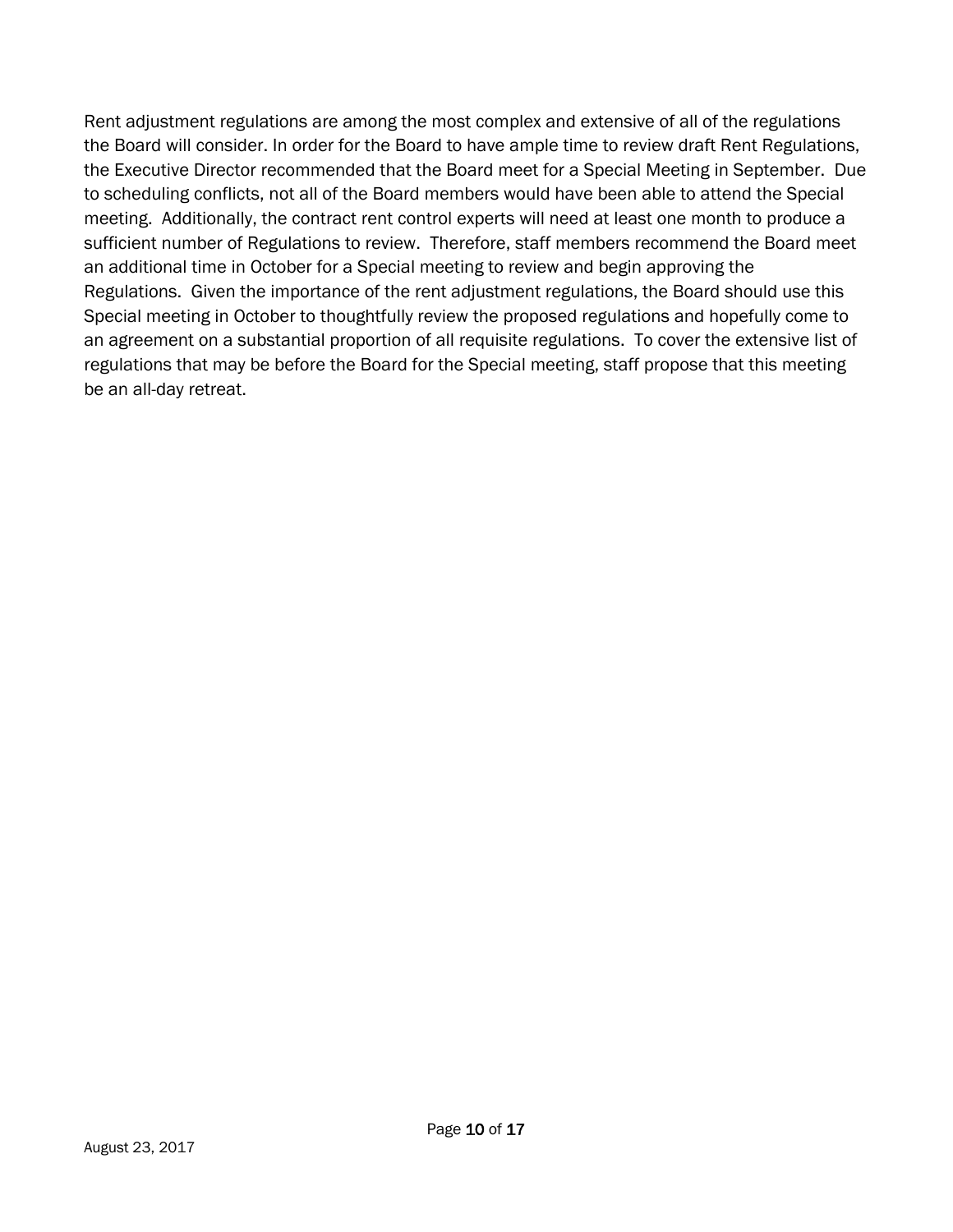# 4. Community Engagement and Outreach

Community engagement, education, and outreach are critical to increasing compliance and community awareness of the requirements of the Rent Ordinance and related policies. Currently, the Rent Program has 1,219 subscribers to the Rent Program listerv.

In addition to the development of the [Rent Program website](http://www.ci.richmond.ca.us/3364/Richmond-Rent-Program) and Rent Program Brochure (in [English](http://www.ci.richmond.ca.us/DocumentCenter/View/41142) and [Spanish\)](http://www.ci.richmond.ca.us/DocumentCenter/View/41240), in the first eight months of the Rent Program, interim staff hosted or attended the following workshops, festivals, and events:

Community Education Workshops March 29, 2017 March 30, 2017 Juneteenth (June 17, 2017) [July 27, 2017 \(Landlord-Focused\)](http://www.ci.richmond.ca.us/DocumentCenter/View/43386)

Group Computer **Support Sessions Festivals/Events**<br>March 21, 2017 Cinco de Mayo (N

January 18, 2017 March 21, 2017 Cinco de Mayo (May 7, 2017) [July 12, 2017](http://www.ci.richmond.ca.us/DocumentCenter/View/43056) (Tenant-Focused) National Night Out (August 1, 2017)

In the coming months, permanent Rent Program staff will continue and extend these efforts. Tasks shall include, but are not limited to:

- $\triangleright$  Mass mailing to Landlords and Tenants to solicit enrollment on the Rent Program website and provide education on the requirements of the Rent Ordinance
- $\triangleright$  Development of a community engagement calendar of targeted events
	- o *Examples: California Landlord 101, Addressing Habitability Issues, Navigating the Rent Program Website*
- $\triangleright$  Publishing the Rent Program Manual for Tenants and Landlords
- $\triangleright$  Development of additional informational materials (FAOs, factsheets, etc.)
- $\triangleright$  Creation and maintenance of social media accounts
- $\triangleright$  Targeted community outreach to various stakeholder groups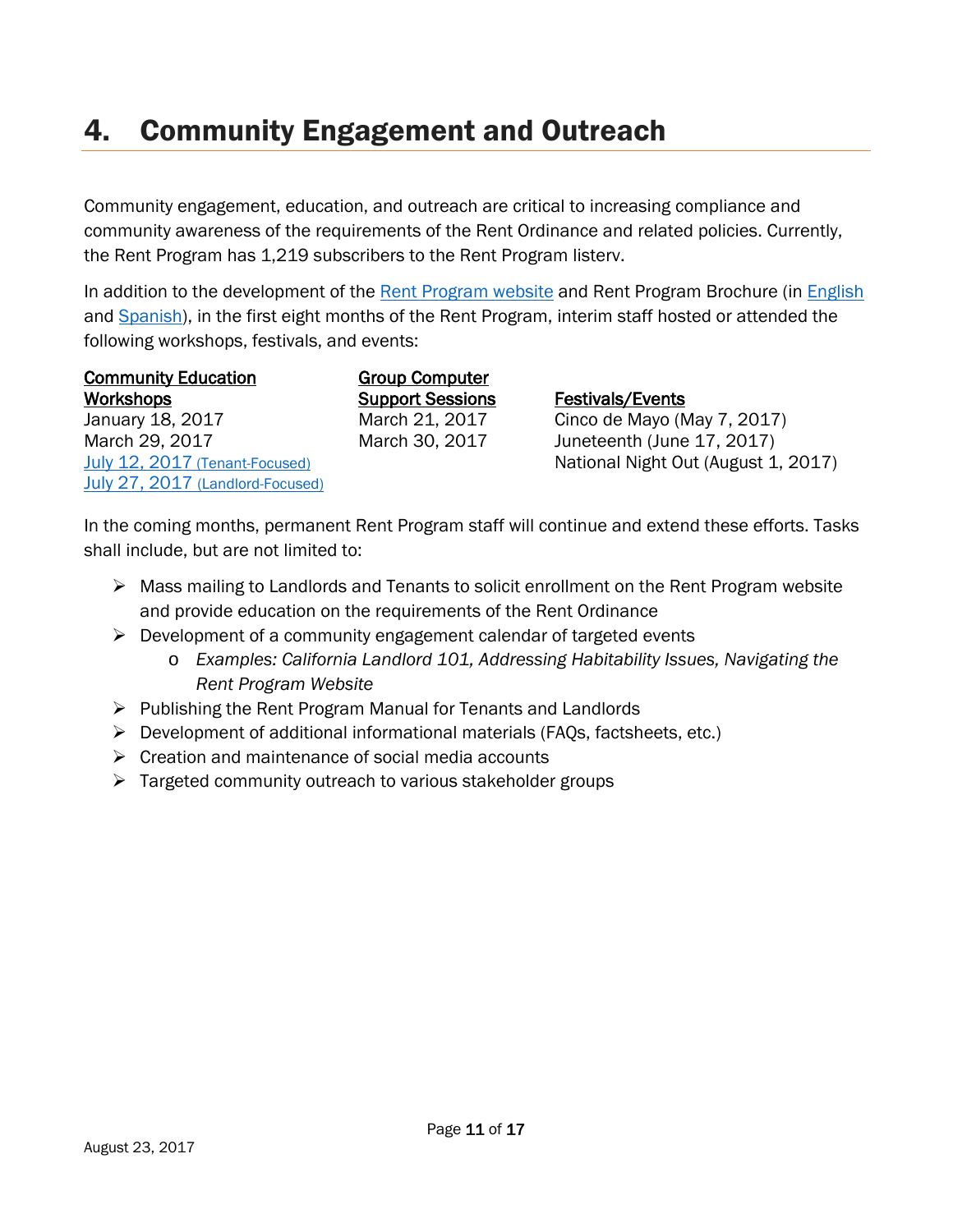## 5. Rent Program Website Updates

### CURRENT STATS

As of August 17, 2017, the Rent Program website has received over 8,800 online form submissions, including:

- $\geq 1,225$  [Enrollment](http://www.ci.richmond.ca.us/FormCenter/Rent-Program-9/INTERIM-2017-RENT-PROGRAM-ENROLLMENT-FOR-56) forms (equates to roughly 7,800 units, or roughly 30% of the estimated total Rental Units in the City)
- ▶ 64 [Agent Authorization](http://www.ci.richmond.ca.us/FormCenter/Rent-Program-9/Interim-2017-Rent-Program-Agent-Authoriz-63) forms
- ▶ 35 [Excess Rent Complaints](http://www.ci.richmond.ca.us/FormCenter/Rent-Program-9/Interim-Excess-Rent-Complaint-Form-60)
- ▶ 56 [Excess Rent Refund](http://www.ci.richmond.ca.us/FormCenter/Rent-Program-9/Interim-Excess-Rent-Refund-Form-For-Land-69) forms
- **► 21 [Notice of Change in Terms of Tenancy](http://www.ci.richmond.ca.us/FormCenter/Rent-Program-9/Interim-Notice-of-Change-in-Terms-of-Ten-74) forms**
- $\geq 1,154$  2016 AGA Notification of Rent Increase forms
- ▶ 1,681 [2017 AGA Notification of Rent Increase](http://www.ci.richmond.ca.us/FormCenter/Rent-Program-9/Interim-Notice-of-Rent-Increase-For-Rent-77) forms
- ▶ 676 Notice of [Termination of Tenancy](http://www.ci.richmond.ca.us/FormCenter/Rent-Program-9/Interim-Online-Notice-of-Termination-of--62) forms
- ▶ 8 [Permanent Relocation Payment](http://www.ci.richmond.ca.us/FormCenter/Rent-Program-9/Interim-Permanent-Relocation-Payment-For-72) forms
- ▶ 63 [Petitions for Maximum Allowable Rent Increase or Decrease](http://www.ci.richmond.ca.us/FormCenter/Rent-Program-9/Interim-Petition-for-Maximum-Allowable-R-59)
- ▶ 5 [Unpaid Permanent Relocation Payment](http://www.ci.richmond.ca.us/FormCenter/Rent-Program-9/Interim-Unpaid-Permanent-Relocation-Paym-71) Complaints
- ▶ 1 [Unpaid Temporary Relocation Payment Complaints](http://www.ci.richmond.ca.us/FormCenter/Rent-Program-9/Interim-Unpaid-Temporary-Relocation-Paym-68)
- 3,872 [Proof of Service f](http://www.ci.richmond.ca.us/FormCenter/Rent-Program-9/PROOF-OF-SERVICE-58)orms

An important task in the coming months for permanent staff will be to review form submissions thoroughly for compliance with all requirements of the Rent Ordinance and related policies.

## EFFORTS TO STREAMLINE THE NOTICE FILING PROCESS

At their meeting on July 19, 2017, the Rent Board adopted [Regulation 17-04,](http://www.ci.richmond.ca.us/DocumentCenter/View/43145) which sought to clarify noticing requirements for Rental Units in the City. As part of this item, the Board heard concerns from the public and directed staff to explore solutions for streamlining the process for Landlords to file notices of rent increases, termination of tenancies, and change in terms of tenancy notices with the Rent Board prior to service on the Tenant.

These concerns prompted Rent Program staff members to implement changes to the website in an effort to streamline the process. These changes are summarized in Table 2.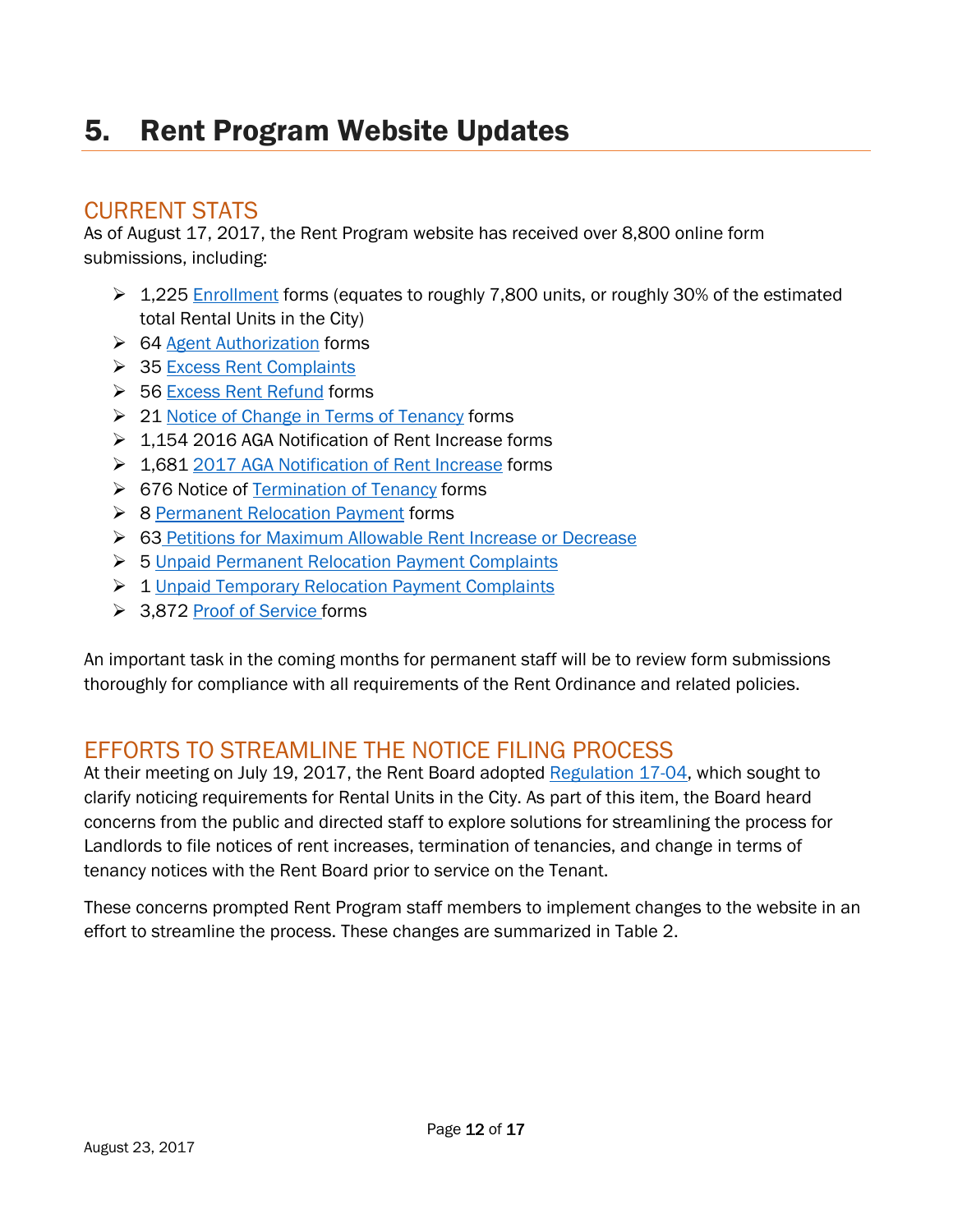#### Table 2. Summary of Website and Form-Filing Process

| <b>SUMMARY OF CHANGE</b>                                                      | <b>ORIGINAL PROCESS</b>                                                                                                                                                                                                                                    | <b>REVISED PROCESS</b>                                                                                                                                                                                                                     |
|-------------------------------------------------------------------------------|------------------------------------------------------------------------------------------------------------------------------------------------------------------------------------------------------------------------------------------------------------|--------------------------------------------------------------------------------------------------------------------------------------------------------------------------------------------------------------------------------------------|
| One CivicPlus form may<br>now include multiple<br>notices                     | Landlords or authorized<br>agents would need to<br>complete a separate<br>CivicPlus online form<br>submission for each notice of<br>rent increase, termination of<br>tenancy, or change in terms                                                           | Like the enrollment form, if all<br>Rental Units are on the same<br>APN, the Landlord or authorized<br>agents may list up to five (5)<br>Rental Units on the online form.<br>or, if there are more than five<br>Rental Units receiving the |
|                                                                               | of tenancy served to a<br>Tenant.                                                                                                                                                                                                                          | notice, the Landlord can upload<br>an Excel file with all of the<br>requisite fields.                                                                                                                                                      |
| A Proof of Service form is<br>uploaded with the notice<br>filed with the City | Landlords would need to<br>comply with the following<br>process:<br>1. Fill out online<br>notification form (one<br>form for each notice)<br>2. Serve notice on the<br>Tenant<br>3. Fill out online Proof of<br>Service form (one<br>form for each notice) | Landlords must upload a Proof<br>of Service along with the notice<br>filed with the City. Completion<br>of a separate, online Proof of<br>Service form is no longer<br>necessary.                                                          |

The Rent Program website is constantly evolving. As such, the Rent Program welcomes feedback from members of the community regarding how to continue to improve systems and communication. Furthermore, considering the number of Landlords and Tenants who may not have access or the ability to complete and submit forms online, it is proposed that a paper form option be made available.

#### COMPUTER SUPPORT SESSIONS

Since January, Rent Program staff members have hosted over 140 computer support sessions to assist Tenants, Landlords, and Property Managers with the completion of online forms. The average amount of time spent on a computer support session is approximately 50 minutes, which equates to over 116 hours of individual, one-on-one assistance provided by Rent Program staff members.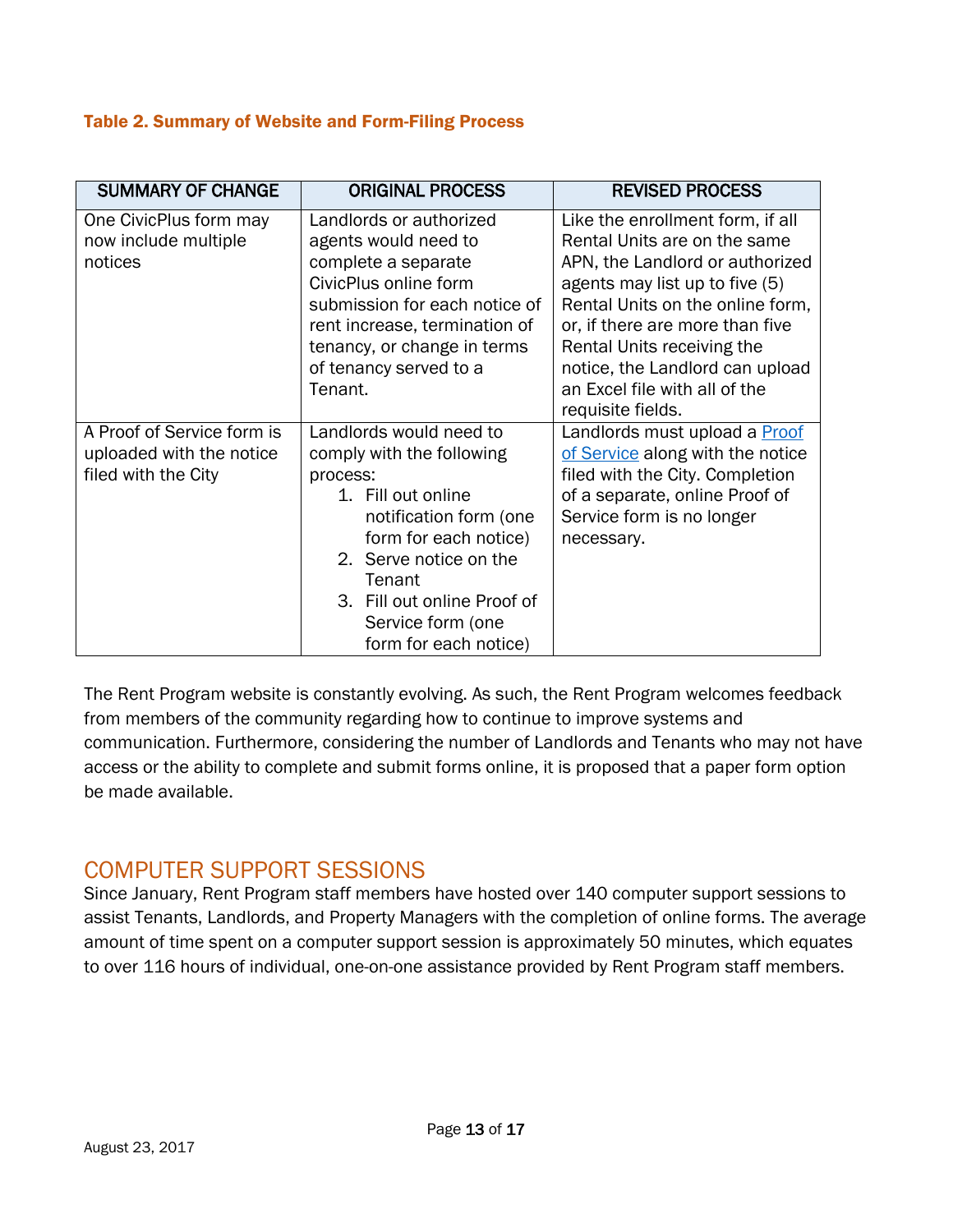# 6. Tenant/Landlord Counseling

## CURRENT STATS

As of August 16, 2017, the Rent Program has received 5,121 inquiries, including:

- 1,878 Phone Calls
- 899 Voicemails
- 1,099 Emails
- $\bullet$  1,245 Walk-ins

Approximately 9.2 percent of these cases are unresolved, meaning that additional follow-up is necessary to compel compliance with the Rent Ordinance.

The following charts illustrate the composition of Tenants, Landlords, Property Managers, and other community members who visit and call the Rent Program. Approximately 44 percent of individuals who call the Rent Program office, the largest percentage of any category, are Landlords. Conversely, the largest percentage of individuals who visit the Rent Program office are Tenants (49 percent).

A substantially greater proportion of individuals who visit the Rent Program office indicate that Spanish is their preferred language, compared to individuals who call the office (33 percent versus two percent.)

On June 21, 2017, the Rent Board directed staff to negotiate and execute legal services contracts for representation of Landlords and Tenants in a total contract amount not to exceed \$155,494 for Fiscal Year 2016-17 and Fiscal Year 2017-18. A [Request for Qualifications and Proposals](http://www.ci.richmond.ca.us/DocumentCenter/View/43632) was posted on the Rent Program website and disseminated during the week of August 14<sup>th</sup>. Proposals are due no later than Friday, September 8, 2017, at 12:00 PM.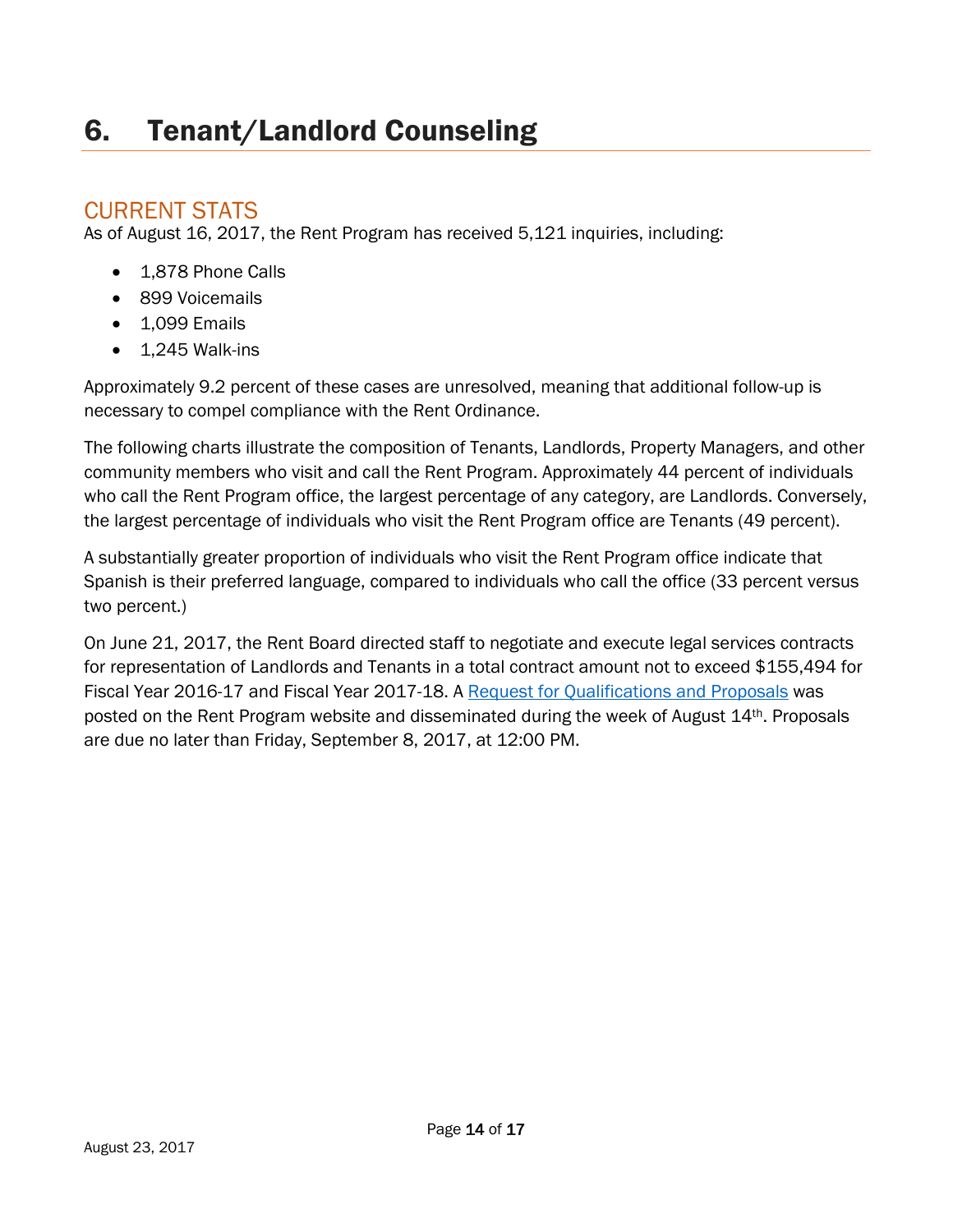#### Figure 1. Proportion of Calls to the Rent Program placed by Tenants, Landlords, Property Managers, and Other Individuals



Source: City of Richmond Rent Program, August 2017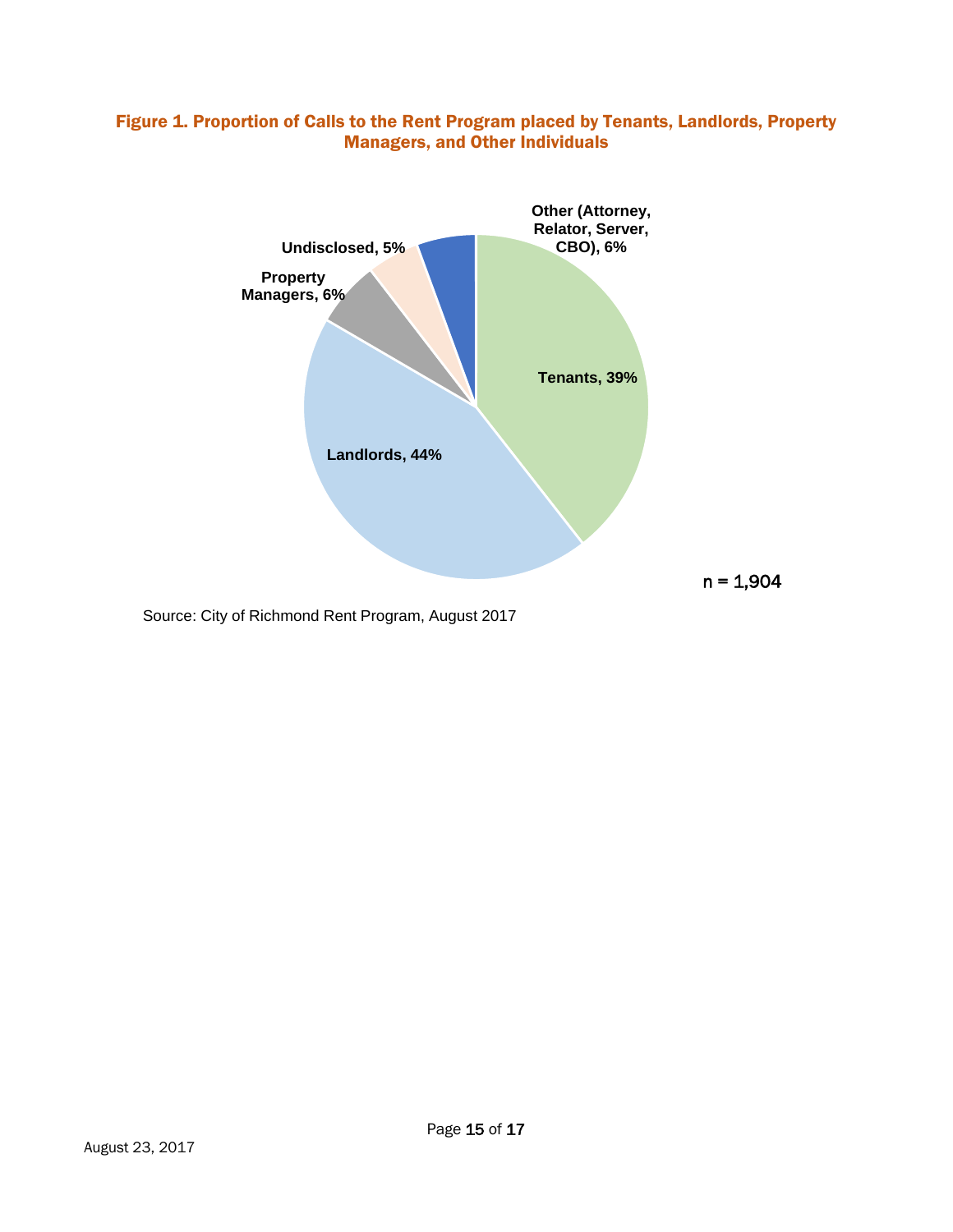

#### Figure 2. Proportion of visits to the Rent Program office made by Tenants, Landlords, Property Managers, and Other Individuals

Figure 3. Proportion of Individuals Who Visited the Rent Program office who prefer to speak English, Spanish, Cantonese, and Other Languages